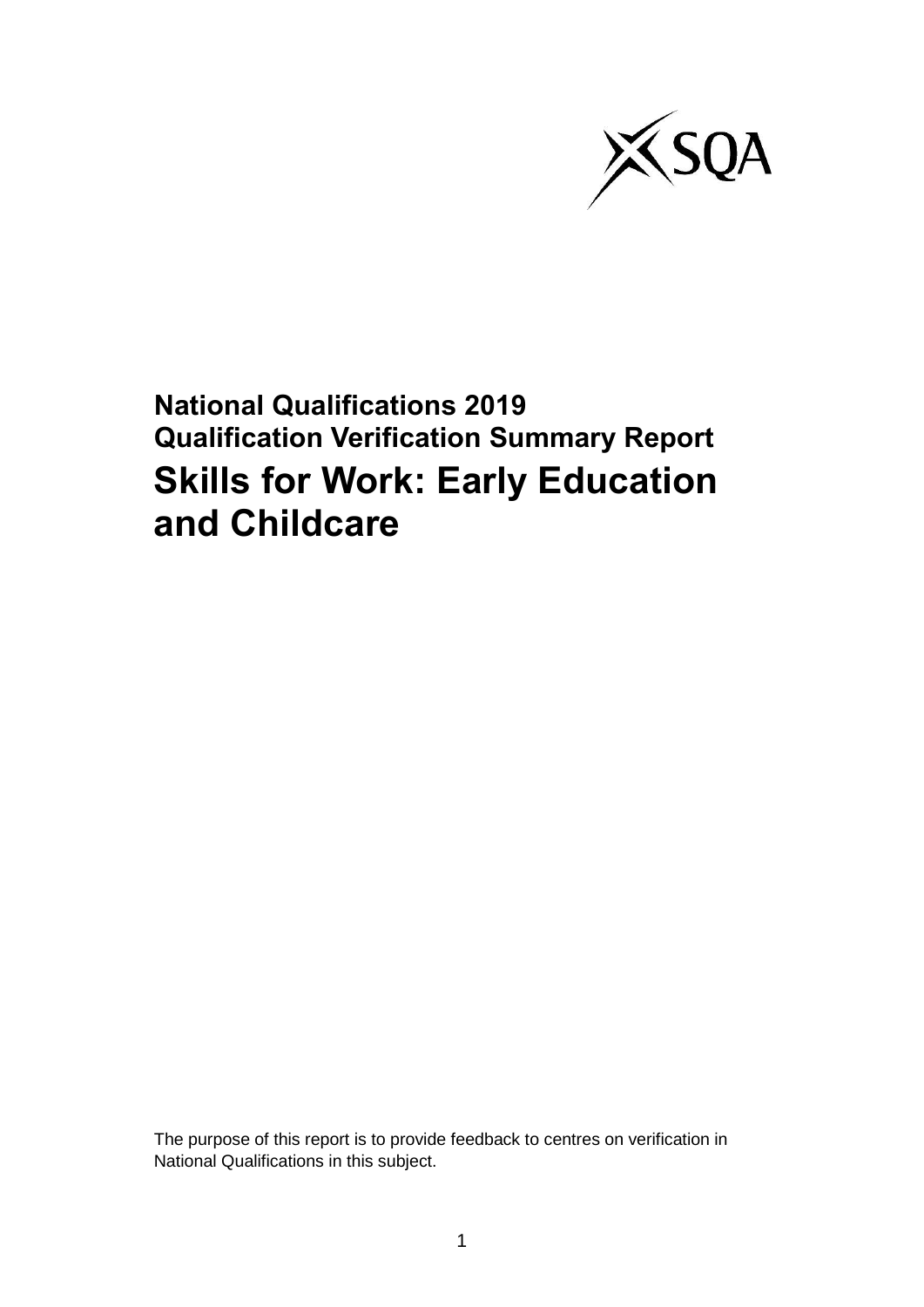# **Skills for Work Courses**

The revised Early Learning and Childcare courses were delivered in the majority of centres in this academic session.

#### **C782 74 Skills for Work: Early Learning and Childcare (National 4)**

SCQF credit points: 24

#### **Mandatory units**

- HX1L 74 Child Development 6 SCQF credit points
- HX1R 74 Play in Early Learning and Childcare 6 SCQF credit points
- HX1V 74 Working in Early Learning and Childcare 6 SCQF credit points

#### **Optional units**

- HX1M 74 Contemporary Families 6 SCQF credit points
- HX1K 74 Care of Children 6 SCQF credit points
- HX1T 74 Maintenance of a Safe Environment for Children 6 SCQF credit points

#### **C783 75 Skills for Work: Early Learning and Childcare (National 5)**

SCQF credit points: 24

#### **Mandatory units**

- HC3C 45 Development and Wellbeing of Children and Young People 6 SCQF credit points
- HX1R 75 Play in Early Learning and Childcare 6 SCQF credit points
- HX1V 75 Working in Early Learning and Childcare 6 SCQF credit points

#### **Optional units**

- HX1M 75 Contemporary Families 6 SCQF credit points
- HX1J 75 Care and Feeding of Children and Young People 6 SCQF credit points
- HX1W 75 Introduction to First Aid 6 SCQF credit points
- HC38 45 Children and Young People: Rights and Protection 6 SCQF credit points

A few centres are continuing to deliver the old awards. In order to support the transition, the new units were added to these frameworks to allow centres to mix old and new units and still achieve the group award. However, these courses and units will lapse in July 2020.

## **General comments**

The revised Skills for Work: Early Learning and Childcare courses continue to reflect Curriculum for Excellence values, purposes and principles. The revised courses have been designed to offer flexibility, provide more time for learning, focus more on skills and applying learning, and scope for personalisation and choice. External verifiers have identified that centres are starting to embrace this flexibility and choice within their delivery this session.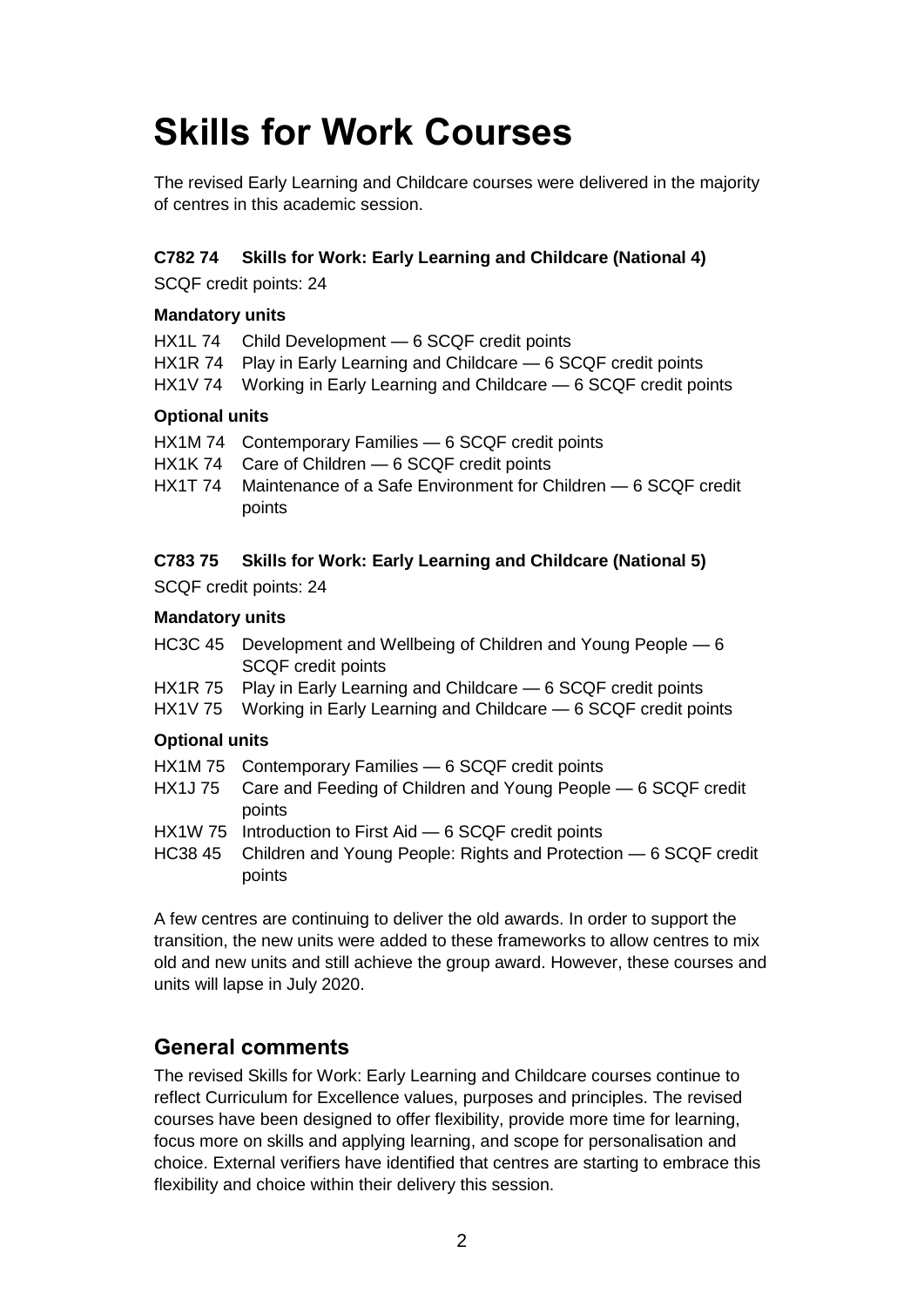There remains an emphasis on skills development and the application of those skills for working with children and young people. External verifiers have found that many centres are providing their learners with opportunities for developing core skills and skills for learning, life and work, with a strong focus on enhancing skills and attitudes for employability within the early learning and childcare sector.

In most centres, the samples were selected across assessors and internal verifiers and covering the progress of learners through their National 4 and/or National 5 Skills for Work: Early Learning and Childcare course.

External verifiers found that centres were delivering the units through a combination of experiential learning, developing the learner's subject knowledge and embracing generic employability skills.

## **Course arrangements, unit specifications, instruments of assessment and exemplification materials**

External verifiers found that the majority of centres were positive about assessment support packs and are appreciative of the flexible approach offered to assessment methods, meanwhile ensuring robust coverage of all evidence requirements in the unit specifications.

#### **Instruments of assessment**

Centres are using the appropriate National Assessment Bank materials and assessment support packs, which incorporate a number of assessment methods and cover all evidence requirements in the unit specifications. These have been downloaded as required and are therefore current for assessment.

External verifiers found that many centres are putting these into an accessible house style to suit the needs of learners. Assessment approaches are fit for purpose and promote best practice, enabling learners to achieve the highest standards they can.

#### **Evidence requirements**

In the revised units, evidence requirements and assessment materials encourage creativity and flexibility of assessment approaches. For each of the units, evidence is required to demonstrate that learners have achieved all outcomes and performance criteria, but the method of generating this evidence can be varied and adaptable. Evidence is gathered in a range of ways to assess learners' knowledge, understanding, and application across the learning outcomes and performance criteria.

External verifiers identified that assessors are using their professional judgement, subject knowledge and experience, and understanding of their learners to determine the most appropriate ways to generate evidence and the conditions and contexts in which they are used to best suit their learners.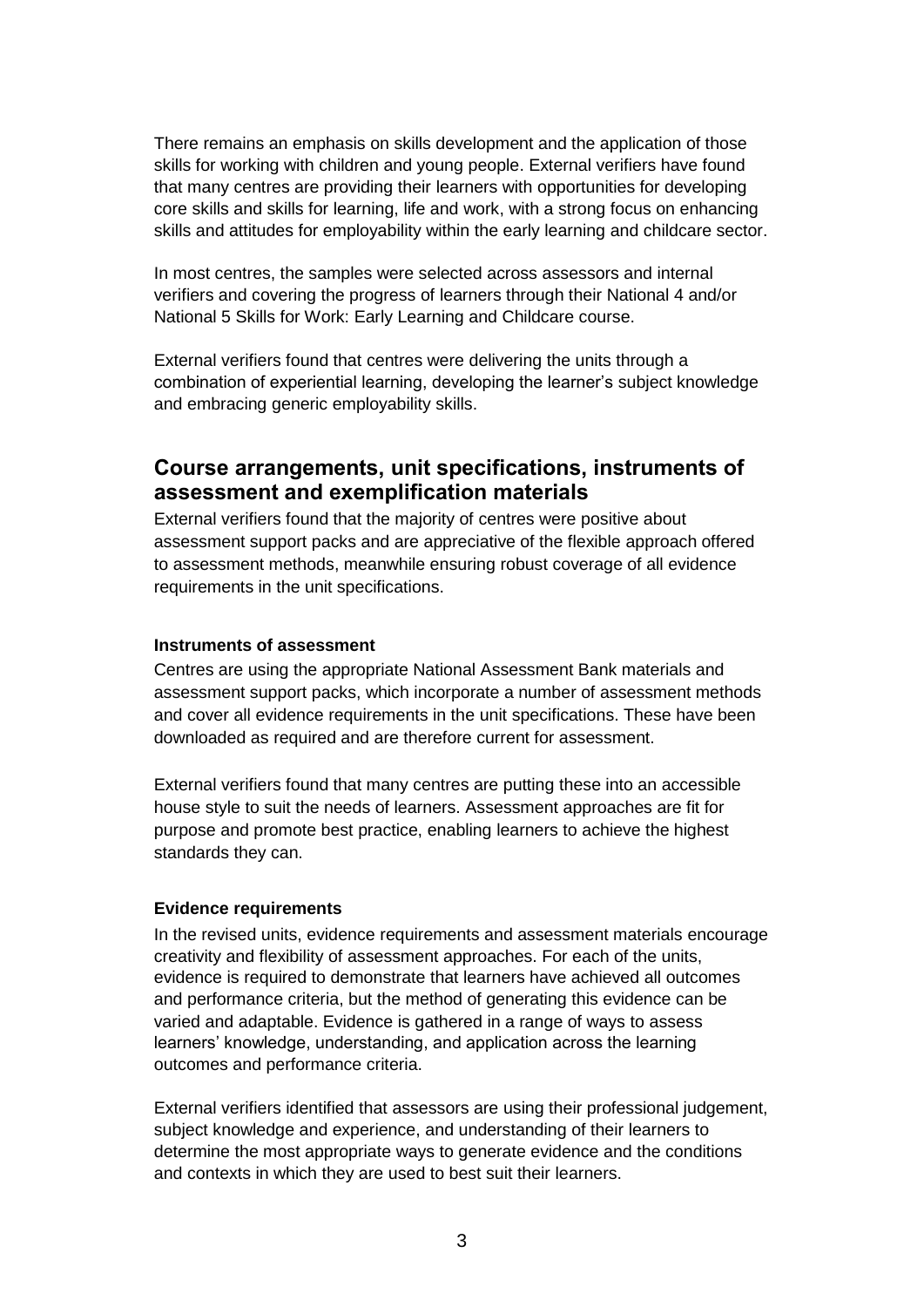#### **Evidence presented**

The majority of centres presented evidence as requested by the qualification verifier. This evidence was completed, marked and internally verified, or some evidence was in progress.

#### **Administration of assessments**

#### **Marking schemes**

Assessment support packs have marking schemes for the revised units. Some centres have adapted these to suit, ie developed assessment records/trackers to support the marking and internal verification process.

#### **Assessment judgements**

In the majority of centres, assessors' judgements of learner evidence was valid, reliable, equitable and fair. External verifiers found that their decisions were based on the requirements in the units and marking guidance in the assessment support packs. There was evidence of double-marking/cross-marking which supported consistency of assessment decisions across assessors.

It is clear that in the majority of centres sampled this academic session, the revised assessment support packs are working well, but some support may be required to help centres develop the flexible and creative approaches to assessment that were envisioned when writing unit evidence requirements and assessment guidance.

### **Effectiveness of internal verification**

Most centres had a clear internal verification policy based on SQA's Quality Framework. This usually included documentation for prior verification, internal verification sampling and review, standardisation meetings, assessment and reassessment conditions, evidence retention and malpractice.

## **Areas of good practice**

External verifiers highlighted several areas of good practice across centres in this academic session:

External verifiers were delighted to find the number of centres who were providing opportunities for occupational experience for their learners. Many learners were in placements within early learning or playwork settings, including nurseries, primary schools, out of school care, or forest schools. These placements allowed learners to work across a full range of age groups specified with the courses.

There were a vast range of partnerships in place, such as health visiting and maternity services, school nurses, playworkers, community learning development workers, sports coaches, family support staff, early years expansion teams, etc. All of these support the depth of learning experience provided.